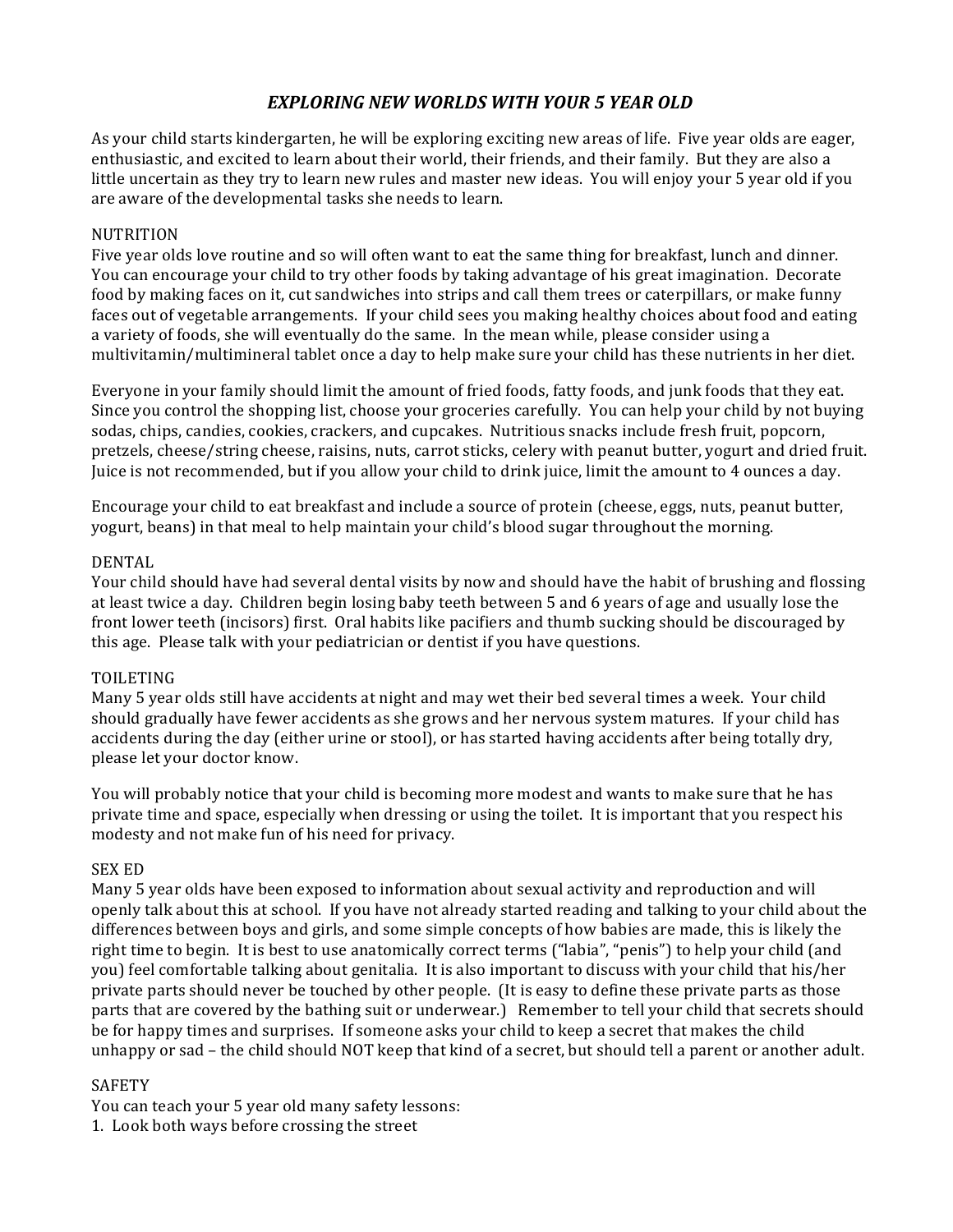- 2. Do not open the house door without an adult being present
- 3. Learn your full name, address, and phone number

4. Know which people you can go to if you are lost or need help – people working at cash registers, people in uniforms, people wearing name badges

- 5. Learn bike safety rules, including always wearing a helmet
- 6. Learn the proper way to hold and use a knife and scissors
- 7. Learn how and when to dial 9-1-1

### SPORTS / EXERCISE

There are many organized sports activities available to children in the Bay Area. You may want your child to experience several different activities (swimming, dancing, soccer, Little League, gymnastics, martial arts) or you may just want your child to have one sports activity. Sports activities at this age should emphasize playing together as a team and learning new skills. Be careful if too much emphasis is placed on "winning".

Children today need more exercise. Encouraging your child to play outside (in a safe area) is better than letting your child sit inside and watch television. You can also benefit from exercising and playing with your child.

Be careful that your child is not "over scheduled". Children need some quiet, relaxing time to put together all the things they are learning. They also need quiet time to read, day dream, play creatively – or talk with you!

#### HOUSEHOLD TASKS / FAMILY WORK

Children learn that they are important members of the family when they are needed - when their work is important and appreciated. Make sure your 5 year old has specific tasks that are important to the functioning of the family. Making her bed, setting and clearing the table, feeding pets, putting away toys  $$ these are all ways that your 5 year old can help the family and develop self-esteem from a job well done.

#### ALLOWANCE

This is probably a good time to begin thinking about a weekly allowance or a way for your child to have access to money. Most children learn about money in kindergarten or first grade, as they are taught how many pennies are in a nickel, how many nickels are in a dime. Some families choose to give their young children a small allowance, feeling that it is important for children to know that everyone in the family benefits from the parents' employment. These families do not equate allowance with doing chores. Other families believe that children should learn they earn money by doing work, and so they are given an allowance after chores are completed. In either case, it is helpful for parents to teach children how to "use" money – how to put some money away to be saved, how to count the pennies, nickels, and dimes, and how to pay for small items at the store. You can also begin teaching generosity – how to give something to others.

#### **TRADITIONS**

Children thrive in families that have traditions. Think of some traditions from your ancestors and think of new traditions your family can begin. Celebrating half birthdays with a cupcake, taking walks after dinner, reading a story before bedtime, waking the birthday child early in the morning with a funny song, writing notes for lunch boxes – traditions do not need to be fancy or cost a lot of money.

#### DINNER HOUR

One of the best traditions a family can share together is to eat meals with each other as many times during the week as possible. The dinner hour is especially important, and we encourage families to try to share dinner together. This time allows the family to "regroup" and to share the day's events with each other. You can use this time as a time for fun, sharing jokes (which 5 year olds are just beginning to enjoy), talking about feelings and emotions, talking about experiences and how family members handled them. Try to make dinner time a relaxing time, and not a time for discipline. Turn off the television during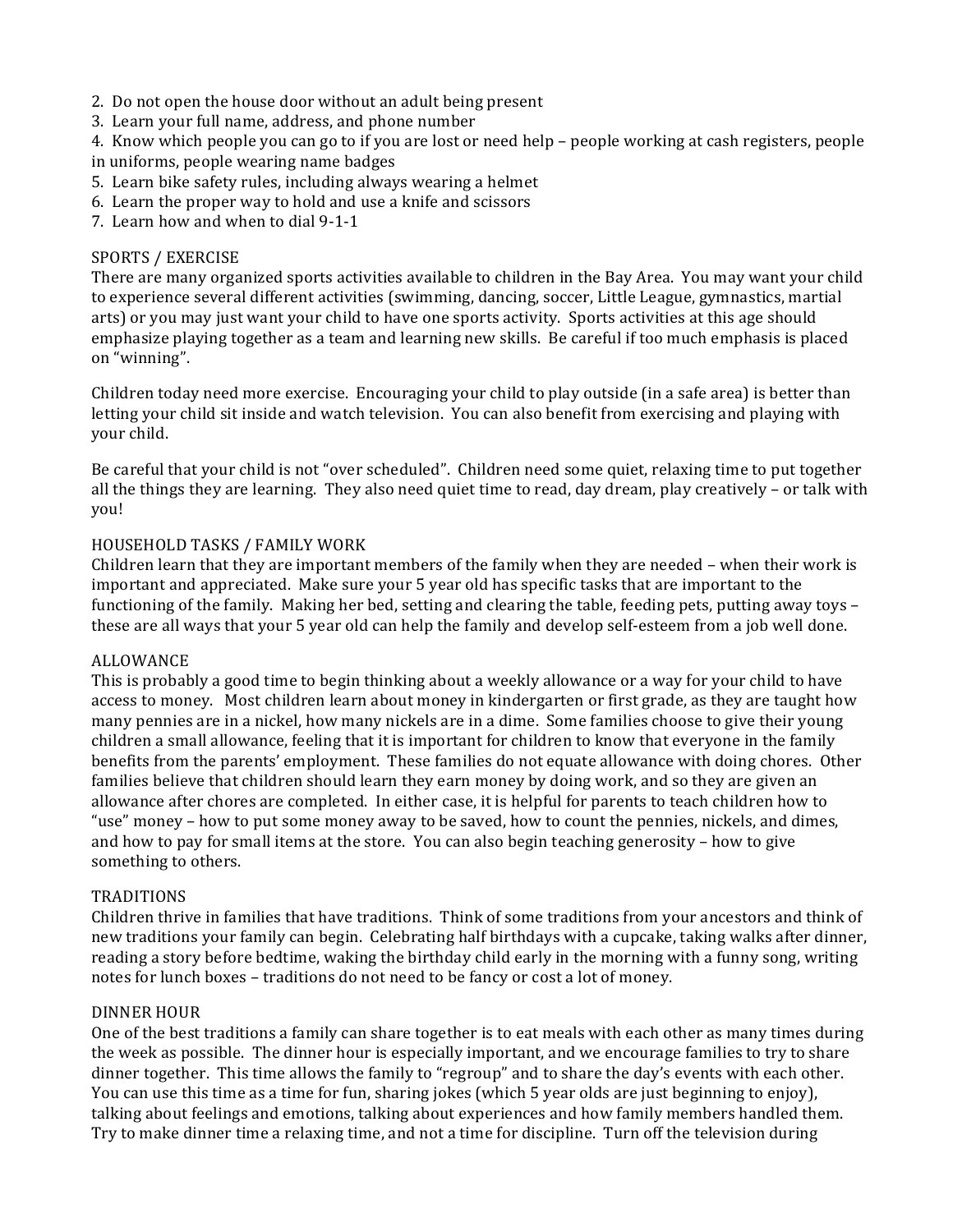dinner to encourage everyone to talk. You can ask questions to encourage conversation  $-$  "Let's each tell about something funny that happened today."

## LYING

5 year olds are trying to learn the difference between what is real and what is pretend. They enjoy stories like Paul Bunyan and Amelia Bedelia as they learn how to determine what is true and what is not. You can help them by using interesting new words like "fantasy" and "reality" or "fact" and "fiction". Point out when things they see are not actually real – like cartoons. Then point out things that are real – like the car, bus, people. Expect your 5 – 6 year old to tell lies. When she does tell you something that you know is not true, ask her if it is "fantasy" or "reality". Then ask her to tell you again in a different way. You can tell her it is important to tell the truth, but don't label her as a "liar" because she is still learning.

## STEALING

5 year olds are also trying to learn what it means to "own" something. Many schools have a time for "sharing", when children bring special items from home to show to the other children. Since the child may interpret "sharing" as meaning he can take or use the toy, expect to have some toys appear in your home that do not belong to your child. When this happens (or you find candy from the store in her pocket), do not label her as a "thief". Explain calmly that the item belongs to someone else and must be returned. Then, go with your child and help him return the object. He will be very grateful for your support, and you will be showing him how to correct a mistake.

## **PETS**

If you do not have a pet in your home, consider choosing a small pet. Children learn many qualities by having a pet. They learn responsibility, caring, empathy, and they often learn about birth and death. Small pets that are good for younger children include goldfish, guinea pigs, and lop-earred rabbits. Hamsters are nocturnal and are often sleeping when children want to play. Mice, rats, and goldfish have short life spans, so if you choose these as pets, be prepared to help your child experience the death of a pet. Turtles and salamanders can carry an infection that is dangerous for children, so please don't have these pets in your home. If your family already has a pet, allow your child to assume more responsibility for the pet's care.

## TELEVISION/VIDEO GAMES/COMPUTER GAMES/MEDIA

5 year olds will learn a lot from television, video and computer games, and other media. Unfortunately, much of what they learn may not be helpful. They may see violent acts that are not punished. They will often see sexual experiences that are inappropriate for their age. They will spend time sitting when they should be exercising, reading, exploring, creating, or just day dreaming. Children who watch more than one hour of television each day tend to be more aggressive and less creative. They also read less and may not do as well in school. Children who watch more television also have a tendency to become overweight.

YOU CAN HELP YOUR CHILD AND YOUR FAMILY BY TURNING OFF YOUR TV. LIMIT ALL "SCREEN TIME" TO ONE HOUR A DAY. Whenever possible, if your child is watching television, be there with your child to explain the story. (Young children see individual events and may not be able to link cause and effect.)

## RELIGION

Children have different fears at different ages, and many 5 year olds develop fears of death and of being separated from parents. So, your child may begin asking questions about death. The answers to these questions often depend upon the parents' religious beliefs. This is an important time for parents to discuss their religious beliefs so they can provide consistent answers to the children. Consider attending worship services together.

## DISCIPLINE - Teaching your child self-control

By this age, your child should know how to listen carefully to what you say and to obey you without arguing with you or questioning you. If your child is having trouble obeying you, she will probably have difficulty doing what the teacher tells her. There are many useful discipline "teaching tools" that you can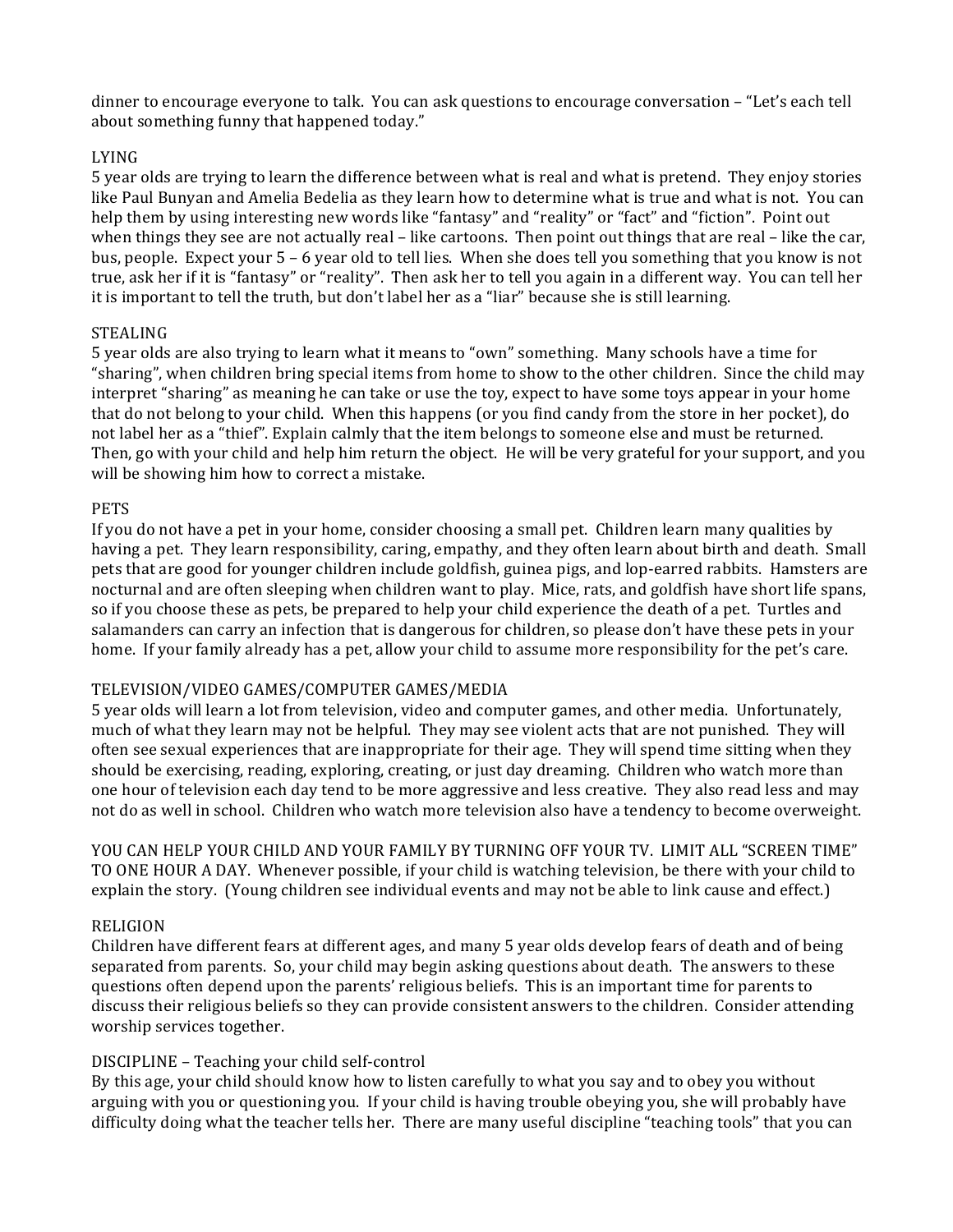use at this age:

1. *Time out.* Time out allows a child to think about what he has done wrong and decide how to change his behavior. You can allow your 5 year old to stay in time out until he is ready to behave appropriately. After time out, remember to tell your child you love him. It was his behavior that was unacceptable.

2. *Natural consequences*. When you allow your 5 year old to go hungry at lunch time at school because she forgot to take her lunch – that is the natural consequence of her forgetfulness. This took should obviously NOT be used when the child's safety is involved.

3. *Logical consequences*. When the child colors on the wall, he can lose the crayons for the day or help you wash the wall.

4. If this...then this. Telling your child, "If you clean up your toys, then we will have time for a story" helps her learn that actions and behaviors have consequences.

5. *Rewards*. Children love to "earn" rewards by doing a job well. This helps their self-esteem and teaches that good behavior is rewarded. Sticker charts, pennies in a jar - there are so many ways to set up a reward system. If you use a reward system, work on just one or two behaviors at a time and make sure the reward chosen is something the child is eager to earn. At this age the reward should be given quickly after the task is completed. Delayed gratification can be learned as your child gets older.

## SOCIAL INTERACTIONS

Kindergarten entrance is usually the first opportunity the child has to participate by herself in activities such as another child's birthday party, sports practice, or possibly an overnight at a friend's home. Now is the time to begin paying attention to your child's friends. Who does he like to play with? What do the children enjoy doing together? What books do they like to read? Take the opportunity to meet your child's friends' parents. Do they share your values? Many parents have been shocked when their children have spent the night with friends only to learn much later that the children were exposed to domestic violence or pornography.

Remember, you are your child's only advocate. Only you can decide what is right for your child. Being "overly protective" of your 5 year old may make you feel uncomfortable and awkward with other adults – but may be the best way to spare your child frightening or dangerous experiences.

## DEVELOPMENTAL TASKS

Elementary age children have many tasks to master as they prepare for life. Your 5 year old is just beginning to learn to solve problems, make decisions, and take responsibility. Here are some of the tasks that your child will be tackling:

- 1. Develop and maintain self-esteem usually by accomplishing a difficult task
- 2. Find social acceptance through opportunities to play with friends
- 3. Discover and copy role models parents are a child's most important role models
- 4. Learn values: begin to question differences between family's values and others' values
- 5. Feel accepted at home feel assured that she is an important part of the family
- 6. Acquire new knowledge and skills
- 7. Learn to handle fears
- 8. Learn to handle desires

As your child goes through each day, he will be learning in each of these areas. Take time to think about what he is learning and how you can encourage his development.

Used by permission: Jane E. Anderson, M.D. "Prescriptions for Parents"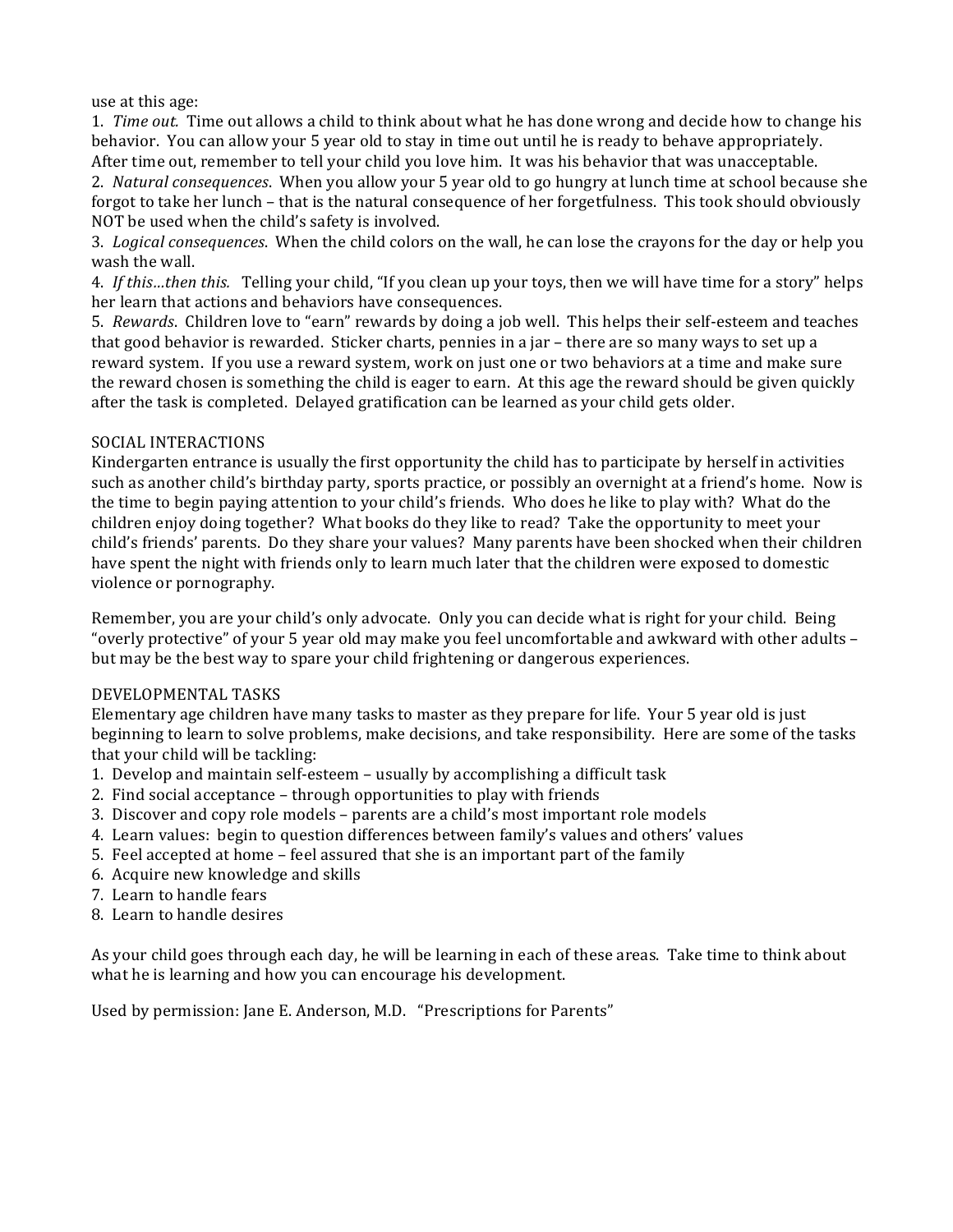#### READY FOR KINDERGARTEN?

Every parent wonders if his / her 5 year old is ready for kindergarten. Unfortunately, there is no test that can tell us if a child is ready for kindergarten since "ready" can mean so many different things. Although tests are sometimes administered to determine whether a child is accepted to a school, none of the tests used can predict how well a child will do in kindergarten. Each child has things she can do well and tasks that are difficult for her. During the first year of school (usually kindergarten), children will learn to master many new tasks. This means that if a child cannot do one task (like using scissors), he should probably not be held back from starting school, since this may be a task that the child will learn during kindergarten. You as your child's parent will probably be the best judge as to whether your child is ready for kindergarten. This handout should only serve to give you some idea of things most other children are able to do before they start school. This list is not complete and is not meant to be a test of school readiness. If you feel your 5 year old has difficulty in several areas, please talk with your pediatrician.

#### LARGE MUSCLE MOVEMENTS (Gross motor skills)

Hops on one foot Goes up and down stairs, alternating feet Throws a ball overhand Can stand on one foot for  $5 - 10$  seconds

#### SMALL MUSCLE MOVEMENTS (Fine motor skills) Can copy a square and triangle Uses scissors

Can print some letters, can write first name

#### LANGUAGE

Can follow a three step command Can understand how items are the same and how things are different Speaks in 5 word sentences Is understood by other people all the time Can tell a story; can describe the day's events

## KNOWLEDGE (Cognitive)

Knows most colors Knows his name, address, and phone number Can count  $5 - 10$  objects Can tell the difference between objects like bird/dog; milk / water Can answer what body parts  $do - eye = see$ ;  $ears = hear$ Can say the alphabet; recognizes some letters

#### **ATTENTION**

Can sit still and listen to a short story Can obey a command – can do what the teacher says

## SOCIAL

Has learned to take turns with other children Has learned to share toys with other children Has learned to ask for items rather than grabbing them from others